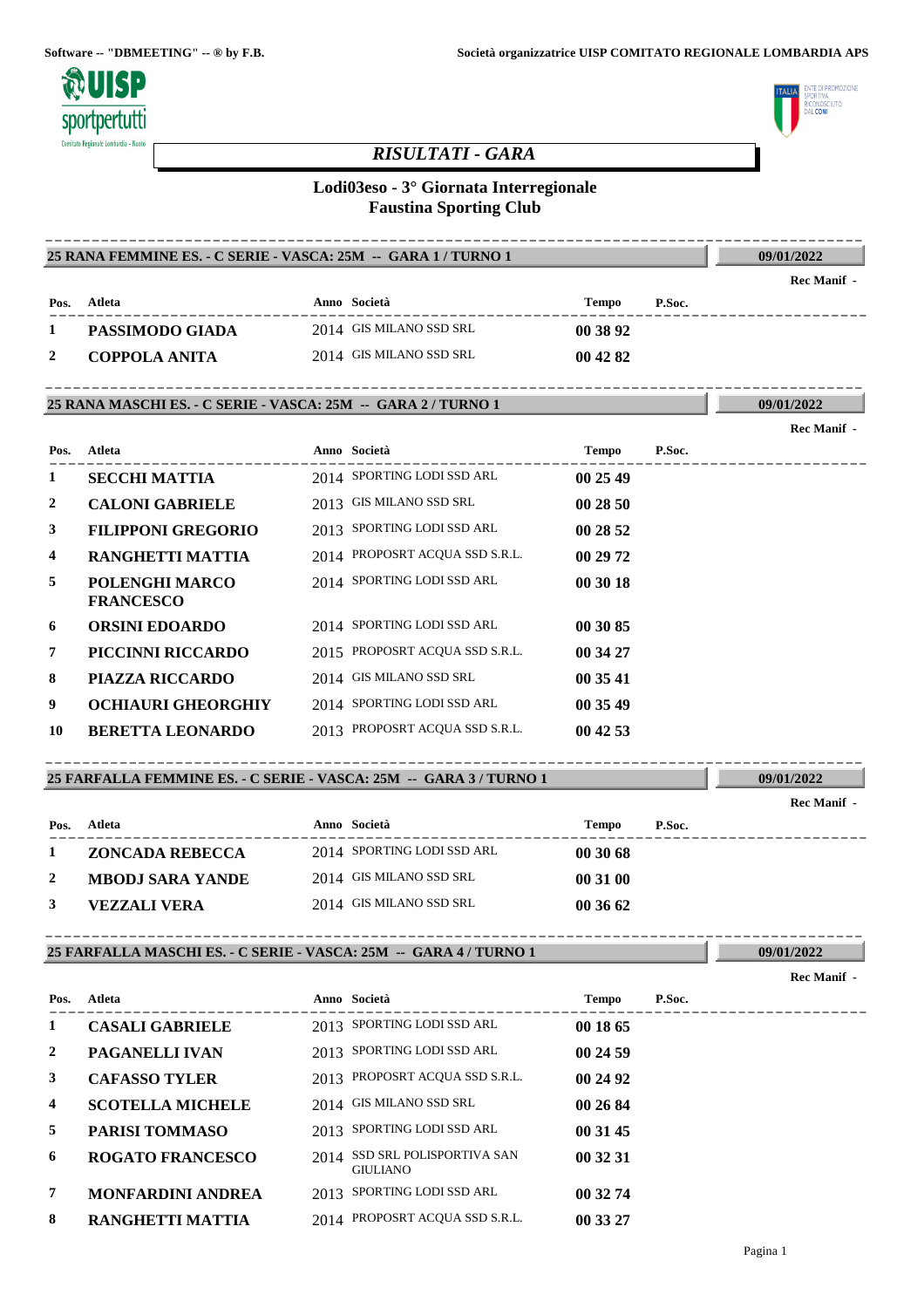#### **25 FARFALLA MASCHI ES. - C SERIE - VASCA: 25M -- GARA 4 / TURNO 1** ----------------------------------------------------------------------------------------

**09/01/2022**

| Pos. | Atleta                    |      | Anno Società                                     | <b>Tempo</b> | P.Soc. |
|------|---------------------------|------|--------------------------------------------------|--------------|--------|
| 9    | PICCINNI RICCARDO         |      | 2015 PROPOSRT ACQUA SSD S.R.L.                   | 00 33 44     |        |
| 10   | <b>BERETTA LEONARDO</b>   |      | 2013 PROPOSRT ACQUA SSD S.R.L.                   | 00 34 06     |        |
| 11   | <b>BRUSAMOLINO LUCA</b>   |      | 2013 PROPOSRT ACQUA SSD S.R.L.                   | 00 34 31     |        |
| 12   | <b>BRUGALI ALESSANDRO</b> |      | 2014 SSD SRL POLISPORTIVA SAN<br><b>GIULIANO</b> | 00 38 85     |        |
| 13   | <b>GURRIERI GIOVANNI</b>  |      | 2014 SSD SRL POLISPORTIVA SAN<br><b>GIULIANO</b> | 00 39 86     |        |
| 14   | <b>DE MARCHI LUCA</b>     | 2013 | SSD SRL POLISPORTIVA SAN<br><b>GIULIANO</b>      | 00 41 66     |        |

## **50 STILE LIBERO FEMMINE ES. - C SERIE - VASCA: 25M -- GARA 5 / TURNO 1** ----------------------------------------------------------------------------------------

**09/01/2022**

|      |                         |                            |          |        | Rec Manif - |
|------|-------------------------|----------------------------|----------|--------|-------------|
| Pos. | Atleta                  | Anno Società               | Tempo    | P.Soc. |             |
|      | VEZZALI VERA            | 2014 GIS MILANO SSD SRL    | 00 58 07 |        |             |
| 2    | <b>FLORIAN GIORGIA</b>  | 2015 SPORTING LODI SSD ARL | 00 58 36 |        |             |
| 3    | <b>ZONCADA REBECCA</b>  | 2014 SPORTING LODI SSD ARL | 00 58 67 |        |             |
| 4    | <b>MBODJ SARA YANDE</b> | 2014 GIS MILANO SSD SRL    | 01 01 23 |        |             |
| 5    | COPPOLA ANITA           | 2014 GIS MILANO SSD SRL    | 01 09 03 |        |             |

# **50 STILE LIBERO MASCHI ES. - C SERIE - VASCA: 25M -- GARA 6 / TURNO 1** ----------------------------------------------------------------------------------------

**09/01/2022**

|      |                                    |                                                  |              |        | Rec Manif - |
|------|------------------------------------|--------------------------------------------------|--------------|--------|-------------|
| Pos. | Atleta                             | Anno Società                                     | <b>Tempo</b> | P.Soc. |             |
| 1    | <b>CASALI GABRIELE</b>             | 2013 SPORTING LODI SSD ARL                       | 00 38 65     |        |             |
| 2    | <b>RIATTI GABRIELE</b>             | 2014 SPORTING LODI SSD ARL                       | 00 41 94     |        |             |
| 3    | PAGANELLI IVAN                     | 2013 SPORTING LODI SSD ARL                       | 00 44 86     |        |             |
| 4    | <b>CAFASSO TYLER</b>               | 2013 PROPOSRT ACQUA SSD S.R.L.                   | 00 45 56     |        |             |
| 5    | <b>SECCHI MATTIA</b>               | 2014 SPORTING LODI SSD ARL                       | 00 46 10     |        |             |
| 6    | <b>CALONI GABRIELE</b>             | 2013 GIS MILANO SSD SRL                          | 00 47 22     |        |             |
| 7    | <b>MONFARDINI ANDREA</b>           | 2013 SPORTING LODI SSD ARL                       | 00 50 86     |        |             |
| 8    | <b>ORSINI EDOARDO</b>              | 2014 SPORTING LODI SSD ARL                       | 00 51 54     |        |             |
| 9    | POLENGHI MARCO<br><b>FRANCESCO</b> | 2014 SPORTING LODI SSD ARL                       | 00 52 30     |        |             |
| 10   | PIAZZA RICCARDO                    | 2014 GIS MILANO SSD SRL                          | 00 55 18     |        |             |
| 11   | <b>SCOTELLA MICHELE</b>            | 2014 GIS MILANO SSD SRL                          | 00 55 51     |        |             |
| 12   | <b>BRUSAMOLINO LUCA</b>            | 2013 PROPOSRT ACQUA SSD S.R.L.                   | 00 55 76     |        |             |
| 13   | <b>FILIPPONI GREGORIO</b>          | 2013 SPORTING LODI SSD ARL                       | 00 56 65     |        |             |
| 14   | <b>PARISI TOMMASO</b>              | 2013 SPORTING LODI SSD ARL                       | 00 57 94     |        |             |
| 15   | <b>ROGATO FRANCESCO</b>            | 2014 SSD SRL POLISPORTIVA SAN<br><b>GIULIANO</b> | 00 59 42     |        |             |
| 16   | <b>OCHIAURI GHEORGHIY</b>          | 2014 SPORTING LODI SSD ARL                       | 01 00 49     |        |             |
| 17   | DE MARCHI LUCA                     | 2013 SSD SRL POLISPORTIVA SAN<br><b>GIULIANO</b> | 01 04 79     |        |             |
| 18   | <b>GURRIERI GIOVANNI</b>           | 2014 SSD SRL POLISPORTIVA SAN<br><b>GIULIANO</b> | 01 12 80     |        |             |
| 19   | <b>SACCO PROILA TOMMASO</b>        | 2013 SSD SRL POLISPORTIVA SAN<br><b>GIULIANO</b> | 01 17 85     |        |             |
| 20   | <b>BRUGALI ALESSANDRO</b>          | 2014 SSD SRL POLISPORTIVA SAN<br><b>GIULIANO</b> | 01 24 03     |        |             |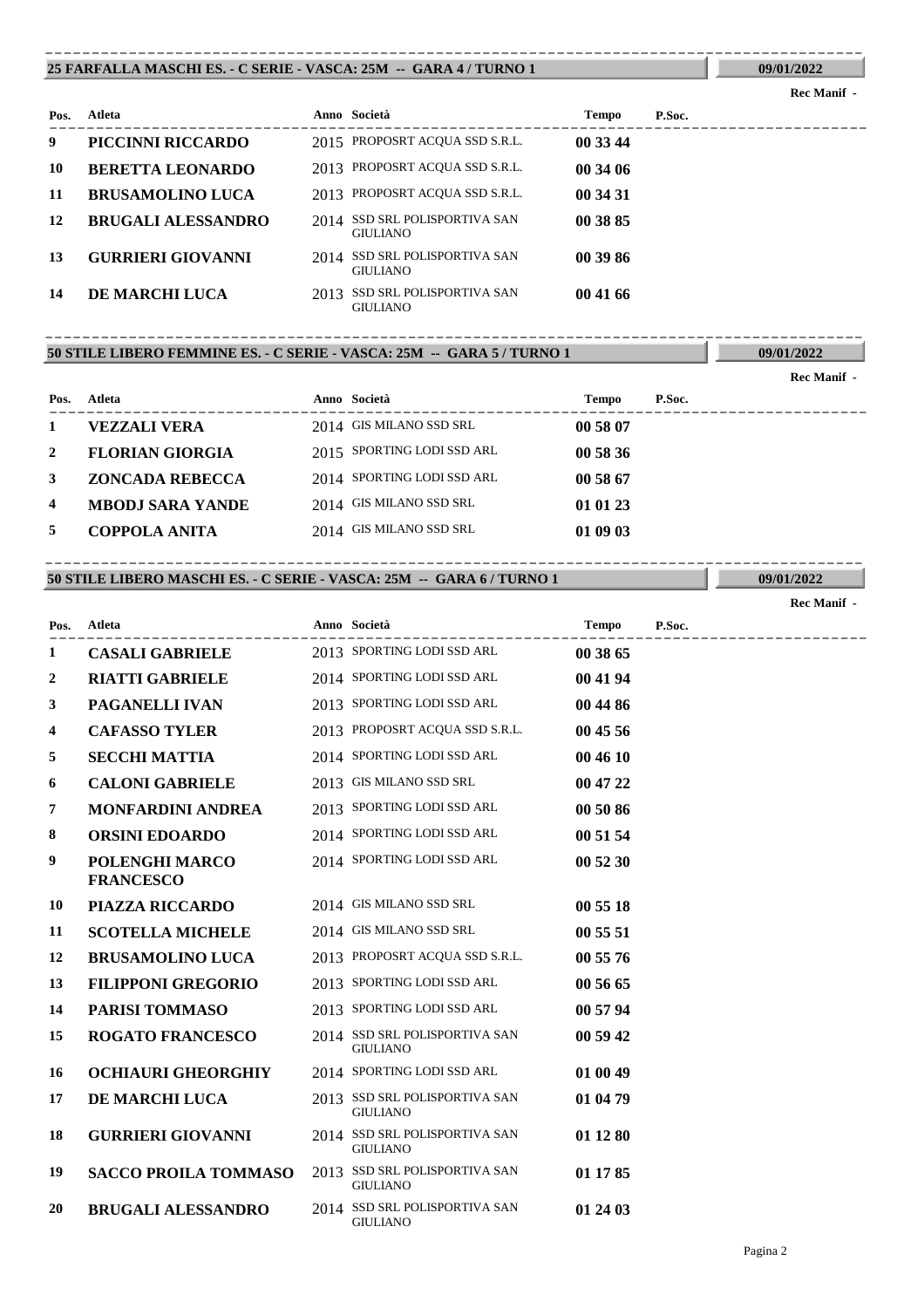### **50 RANA FEMMINE ES. - B SERIE - VASCA: 25M -- GARA 7 / TURNO 1** ----------------------------------------------------------------------------------------

#### **Rec Manif -**

**09/01/2022**

**09/01/2022**

**09/01/2022**

| Pos.           | Atleta                                         |      | Anno Società                                     | <b>Tempo</b> | P.Soc. |
|----------------|------------------------------------------------|------|--------------------------------------------------|--------------|--------|
| 1              | <b>COVACI VITTORIA</b>                         |      | 2012 SSD SRL POLISPORTIVA SAN<br><b>GIULIANO</b> | 00 53 76     |        |
| 2              | <b>MATTEUCCI ANNA</b>                          | 2012 | SSD SRL POLISPORTIVA SAN<br><b>GIULIANO</b>      | 00 55 74     |        |
| 3              | <b>BOZZANO SOFIA</b>                           |      | 2012 SSD SRL POLISPORTIVA SAN<br><b>GIULIANO</b> | 01 00 14     |        |
| $\overline{4}$ | <b>CACACE ANNA</b>                             |      | 2013 PROPOSRT ACQUA SSD S.R.L.                   | 01 04 79     |        |
| 5              | <b>FUMAGALLI VITTORIA</b><br><b>ELISABETTA</b> |      | 2013 PROPOSRT ACQUA SSD S.R.L.                   | 01 05 52     |        |
| 6              | <b>STRIGNANO FEDERICA</b>                      |      | 2012 PROPOSRT ACQUA SSD S.R.L.                   | 01 07 35     |        |
| $\overline{7}$ | <b>SOLIANI AISHA</b>                           |      | 2013 GIS MILANO SSD SRL                          | 01 13 08     |        |
| 8              | ROMASCU DARIA MARIA                            |      | 2013 PROPOSRT ACQUA SSD S.R.L.                   | 01 33 71     |        |

# **50 RANA MASCHI ES. - B SERIE - VASCA: 25M -- GARA 8 / TURNO 1** ----------------------------------------------------------------------------------------

|      |                                          |      |                                                  |          |        | Rec Manif - |
|------|------------------------------------------|------|--------------------------------------------------|----------|--------|-------------|
| Pos. | Atleta                                   |      | Anno Società                                     | Tempo    | P.Soc. |             |
|      | PICCINNI ANDREA                          |      | 2011 PROPOSRT ACQUA SSD S.R.L.                   | 004563   |        |             |
|      | <b>INGALA DAVIDE</b>                     |      | 2012 SSD SRL POLISPORTIVA SAN<br><b>GIULIANO</b> | 005244   |        |             |
| 3    | <b>NARACCI ANGELO</b><br><b>RAFFAELE</b> | 2011 | SSD SRL POLISPORTIVA SAN<br><b>GIULIANO</b>      | 01 05 72 |        |             |

# **100 RANA FEMMINE ES. - A SERIE - VASCA: 25M -- GARA 9 / TURNO 1** ----------------------------------------------------------------------------------------

|              |                         |                                |              |        | <b>Rec Manif</b> - |
|--------------|-------------------------|--------------------------------|--------------|--------|--------------------|
| Pos.         | Atleta                  | <b>Anno Società</b>            | <b>Tempo</b> | P.Soc. |                    |
|              | <b>FERRARI AURORA</b>   | 2010 PROPOSRT ACQUA SSD S.R.L. | 01 34 72     |        |                    |
| <sup>2</sup> | <b>MATUCCI CAMILLA</b>  | 2011 PROPOSRT ACQUA SSD S.R.L. | 01 37 91     |        |                    |
| 3            | <b>SECRIERU VANESSA</b> | 2011 PROPOSRT ACQUA SSD S.R.L. | 01 42 70     |        |                    |
| 4            | VAILATI GINEVRA         | 2010 SPORTING LODI SSD ARL     | 02 05 41     |        |                    |

## **100 RANA MASCHI ES. - A SERIE - VASCA: 25M -- GARA 10 / TURNO 1** ----------------------------------------------------------------------------------------

# ---------------------------------------------------------------------------------------- **Atleta Anno Società Tempo P.Soc. Pos.** 1 **NASSAR ESLAM** 2009 **CENTRO SPORTIVO DI CORSICO** - **01 28 52** AICSPORT SSD **MARGINEAN MANUEL** 2009 **PROPOSRT ACQUA SSD S.R.L. 01 28 58 TOMMASO 3 BELOTTI MARCO** 2009 PROPOSRT ACQUA SSD S.R.L. **01 35 83 4 FEDELI LUCA** 2009 PROPOSRT ACQUA SSD S.R.L. **01 36 84 5 PELLEGRINI RICCARDO** 2009 PROPOSRT ACQUA SSD S.R.L. **01 40 77 6 LONERO ALESSANDRO** 2010 PROPOSRT ACQUA SSD S.R.L. **01 42 45 7 UGGETTI MARCO** 2009 SPORTING LODI SSD ARL **01 50 17 8 ERRICO FRANCESCO** 2009 PROPOSRT ACQUA SSD S.R.L. **01 54 62 9 ANTONELLI ROBERTO** 2009 PROPOSRT ACQUA SSD S.R.L. **02 21 04**

**Rec Manif -** 

**09/01/2022**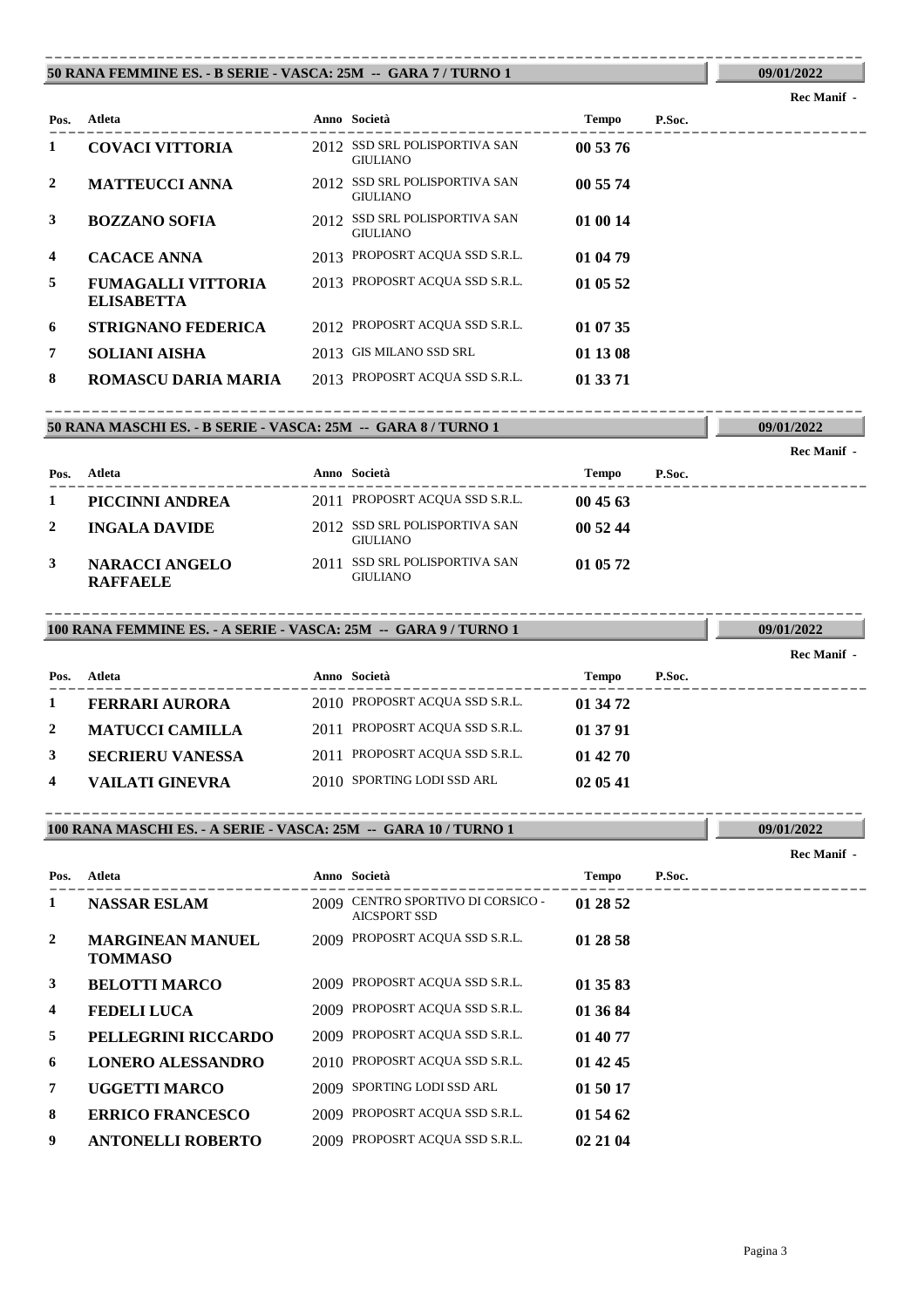#### **50 FARFALLA FEMMINE ES. - B SERIE - VASCA: 25M -- GARA 11 / TURNO 1** ----------------------------------------------------------------------------------------

**09/01/2022**

**09/01/2022**

**09/01/2022**

**09/01/2022**

**09/01/2022**

**09/01/2022**

**Rec Manif -** 

**Rec Manif -** 

| Pos. | Atleta                 | Anno Società                                     | <b>Tempo</b> | P.Soc. |
|------|------------------------|--------------------------------------------------|--------------|--------|
|      | <b>COVACI VITTORIA</b> | 2012 SSD SRL POLISPORTIVA SAN<br><b>GIULIANO</b> | 00 43 10     |        |
|      | <b>MATTEUCCI ANNA</b>  | 2012 SSD SRL POLISPORTIVA SAN<br><b>GIULIANO</b> | 00 44 91     |        |
| 3    | ZUFFI GIULIA BIANCA    | 2013 GIS MILANO SSD SRL                          | 01 22 65     |        |
| 4    | <b>BALCONI EMMA</b>    | 2013 GIS MILANO SSD SRL                          | 01 28 04     |        |

# **50 FARFALLA MASCHI ES. - B SERIE - VASCA: 25M -- GARA 12 / TURNO 1** ----------------------------------------------------------------------------------------

| Pos. | Atleta                   | Anno Società                                     | <b>Tempo</b> | P.Soc. |
|------|--------------------------|--------------------------------------------------|--------------|--------|
|      | PICCINNI ANDREA          | 2011 PROPOSRT ACQUA SSD S.R.L.                   | 00 39 15     |        |
| 2    | <b>MARKOUCHE MOHAMED</b> | 2011 SSD SRL POLISPORTIVA SAN<br><b>GIULIANO</b> | 00 44 51     |        |
| 3    | <b>INGALA DAVIDE</b>     | 2012 SSD SRL POLISPORTIVA SAN<br><b>GIULIANO</b> | 00 48 32     |        |

## **100 FARFALLA FEMMINE ES. - A SERIE - VASCA: 25M -- GARA 13 / TURNO 1** ----------------------------------------------------------------------------------------

|                          |                                |          |        | Rec Manif - |
|--------------------------|--------------------------------|----------|--------|-------------|
| Pos. Atleta              | Anno Società                   | Tempo    | P.Soc. |             |
| <b>CHIUSOLO FEDERICA</b> | 2011 PROPOSRT ACQUA SSD S.R.L. | 01 24 73 |        |             |
| <b>MATUCCI CAMILLA</b>   | 2011 PROPOSRT ACQUA SSD S.R.L. | 01 29 21 |        |             |

#### **100 FARFALLA MASCHI ES. - A SERIE - VASCA: 25M -- GARA 14 / TURNO 1** ----------------------------------------------------------------------------------------

---------------------------------------------------------------------------------------- **Atleta Anno Società Tempo P.Soc. Pos. Rec Manif - 1 GHIDONI LUCA** 2010 PROPOSRT ACQUA SSD S.R.L. **01 26 27 2 BRAGIOTTO LUDOVICO** 2009 PROPOSRT ACQUA SSD S.R.L. **01 27 09 3 PELLEGRINI RICCARDO** 2009 PROPOSRT ACQUA SSD S.R.L. **01 35 56 4 VITUCCI MATTEO** 2010 PROPOSRT ACQUA SSD S.R.L. **01 40 38 5 SPAIRANI LORENZO** 2009 **CENTRO SPORTIVO DI CORSICO** - **01 45 97** AICSPORT SSD

# **100 STILE LIBERO FEMMINE ES. - B SERIE - VASCA: 25M -- GARA 15 / TURNO 1** ----------------------------------------------------------------------------------------

|      |                      |                                                  |          |        | Rec Manif - |
|------|----------------------|--------------------------------------------------|----------|--------|-------------|
| Pos. | Atleta               | Anno Società                                     | Tempo    | P.Soc. |             |
|      | <b>BOZZANO SOFIA</b> | 2012 SSD SRL POLISPORTIVA SAN<br><b>GIULIANO</b> | 01 45 45 |        |             |
| 2    | ZUFFI GIULIA BIANCA  | 2013 GIS MILANO SSD SRL                          | 02 27 51 |        |             |
| 3    | <b>SOLIANI AISHA</b> | 2013 GIS MILANO SSD SRL                          | 02 29 97 |        |             |
| 4    | <b>BALCONI EMMA</b>  | 2013 GIS MILANO SSD SRL                          | 02 38 31 |        |             |

## **100 STILE LIBERO FEMMINE ES. - A SERIE - VASCA: 25M -- GARA 15 / TURNO 1** ----------------------------------------------------------------------------------------

**Pos.**

---------------------------------------------------------------------------------------- **Atleta Anno Società Tempo P.Soc. Rec Manif - 1 SECRIERU VANESSA** 2011 PROPOSRT ACQUA SSD S.R.L. **01 15 35 2 CHIUSOLO FEDERICA** 2011 PROPOSRT ACQUA SSD S.R.L. **01 16 71 3 FERRARI AURORA** 2010 PROPOSRT ACQUA SSD S.R.L. **01 20 53**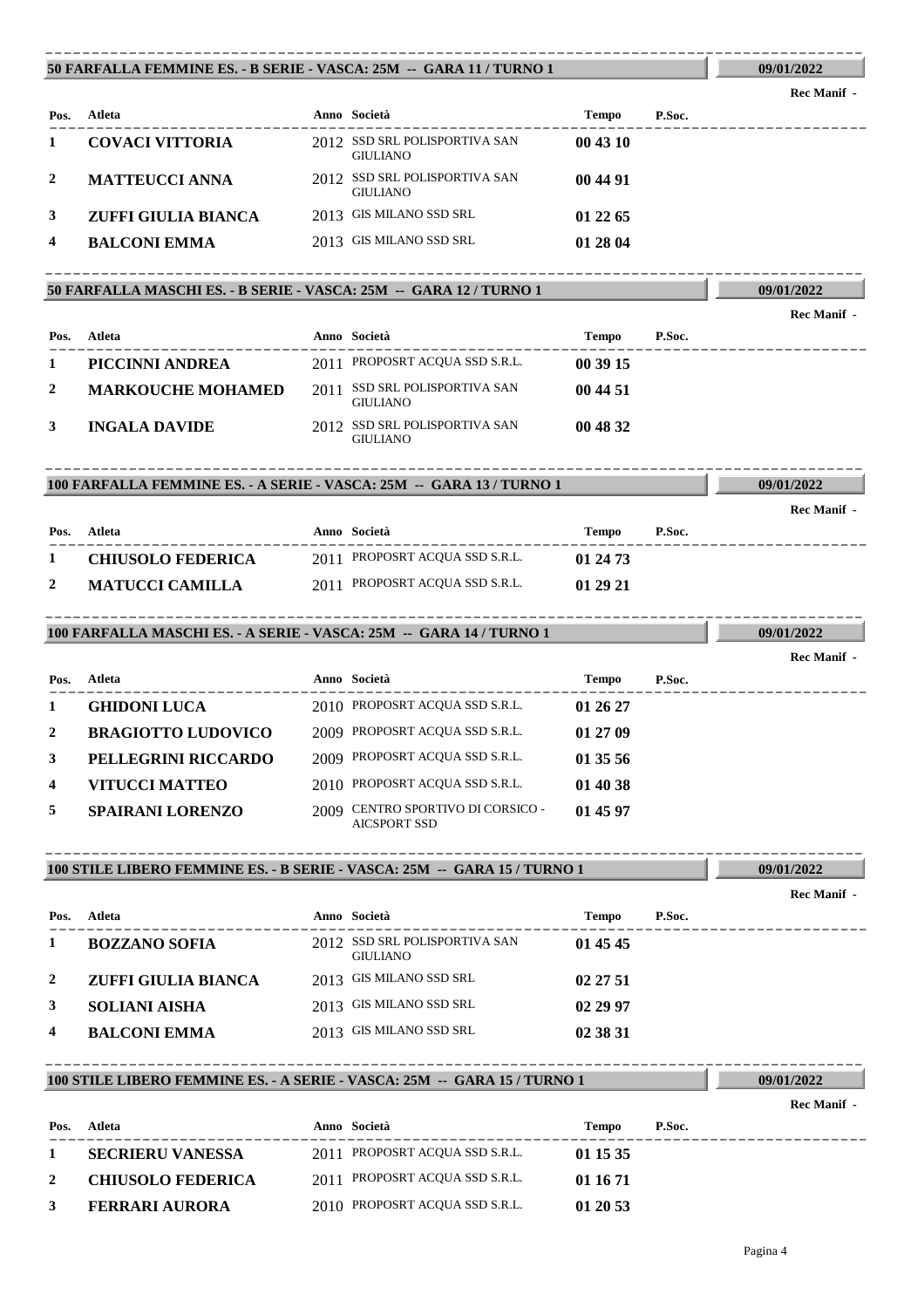| 100 STILE LIBERO FEMMINE ES. - A SERIE - VASCA: 25M -- GARA 15 / TURNO 1           |                                                                                                 |  |                                                                                                 |              |        | 09/01/2022         |  |
|------------------------------------------------------------------------------------|-------------------------------------------------------------------------------------------------|--|-------------------------------------------------------------------------------------------------|--------------|--------|--------------------|--|
|                                                                                    |                                                                                                 |  |                                                                                                 |              |        | <b>Rec Manif -</b> |  |
|                                                                                    | Pos. Atleta                                                                                     |  | Anno Società                                                                                    | Tempo P.Soc. |        |                    |  |
| 4                                                                                  | <b>GALBIATI CAMILLA</b>                                                                         |  | 2011 CENTRO SPORTIVO DI CORSICO -<br><b>AICSPORT SSD</b>                                        | 01 51 78     |        |                    |  |
| 5                                                                                  | <b>VAILATI GINEVRA</b>                                                                          |  | 2010 SPORTING LODI SSD ARL                                                                      | 01 56 22     |        |                    |  |
| 100 STILE LIBERO MASCHI ES. - B SERIE - VASCA: 25M -- GARA 16 / TURNO 1            | 09/01/2022                                                                                      |  |                                                                                                 |              |        |                    |  |
|                                                                                    |                                                                                                 |  |                                                                                                 |              |        | <b>Rec Manif</b> - |  |
|                                                                                    | Pos. Atleta                                                                                     |  | Anno Società                                                                                    | Tempo        | P.Soc. |                    |  |
| 1                                                                                  | <b>MARKOUCHE MOHAMED</b>                                                                        |  | 2011 SSD SRL POLISPORTIVA SAN<br><b>GIULIANO</b>                                                | 01 25 92     |        |                    |  |
| 2                                                                                  | <b>NARACCI ANGELO</b><br><b>RAFFAELE</b>                                                        |  | 2011 SSD SRL POLISPORTIVA SAN<br><b>GIULIANO</b>                                                | 01 42 94     |        |                    |  |
| 3                                                                                  | <b>FORFORI LORENZO ILIR</b>                                                                     |  | 2011 CENTRO SPORTIVO DI CORSICO -<br><b>AICSPORT SSD</b>                                        | 01 48 51     |        |                    |  |
|                                                                                    | 100 STILE LIBERO MASCHI ES. - A SERIE - VASCA: 25M -- GARA 16 / TURNO 1                         |  |                                                                                                 |              |        | 09/01/2022         |  |
|                                                                                    |                                                                                                 |  |                                                                                                 |              |        | Rec Manif -        |  |
|                                                                                    | Pos. Atleta<br>---------------------                                                            |  | Anno Società                                                                                    | Tempo P.Soc. |        |                    |  |
| 1                                                                                  | <b>NASSAR ESLAM</b>                                                                             |  | 2009 CENTRO SPORTIVO DI CORSICO -<br><b>AICSPORT SSD</b>                                        | 01 12 87     |        |                    |  |
| 2                                                                                  | <b>BRAGIOTTO LUDOVICO</b>                                                                       |  | 2009 PROPOSRT ACQUA SSD S.R.L.                                                                  | 01 15 73     |        |                    |  |
| 3                                                                                  | <b>FEDELI LUCA</b>                                                                              |  | 2009 PROPOSRT ACQUA SSD S.R.L.                                                                  | 01 16 53     |        |                    |  |
| 4                                                                                  | <b>BELOTTI MARCO</b>                                                                            |  | 2009 PROPOSRT ACQUA SSD S.R.L.                                                                  | 01 16 93     |        |                    |  |
| 5                                                                                  | <b>GHIDONI LUCA</b>                                                                             |  | 2010 PROPOSRT ACQUA SSD S.R.L.                                                                  | 01 18 51     |        |                    |  |
| 6                                                                                  | <b>LONERO ALESSANDRO</b>                                                                        |  | 2010 PROPOSRT ACQUA SSD S.R.L.                                                                  | 01 19 30     |        |                    |  |
| 7                                                                                  | <b>MARGINEAN MANUEL</b><br><b>TOMMASO</b>                                                       |  | 2009 PROPOSRT ACQUA SSD S.R.L.                                                                  | 01 19 75     |        |                    |  |
| 8                                                                                  | <b>SPAIRANI LORENZO</b>                                                                         |  | 2009 CENTRO SPORTIVO DI CORSICO -<br>AICSPORT SSD                                               | 01 24 14     |        |                    |  |
| 9                                                                                  | <b>UGGETTI MARCO</b>                                                                            |  | 2009 SPORTING LODI SSD ARL                                                                      | 01 26 51     |        |                    |  |
| 10                                                                                 | <b>CLERI FEDERICO</b>                                                                           |  | 2010 SPORTING LODI SSD ARL                                                                      | 01 34 39     |        |                    |  |
| 11                                                                                 | <b>VITUCCI MATTEO</b>                                                                           |  | 2010 PROPOSRT ACQUA SSD S.R.L.                                                                  | 01 35 51     |        |                    |  |
| 12                                                                                 | <b>ERRICO FRANCESCO</b>                                                                         |  | 2009 PROPOSRT ACQUA SSD S.R.L.                                                                  | 01 36 54     |        |                    |  |
| 13                                                                                 | <b>ANTONELLI ROBERTO</b>                                                                        |  | 2009 PROPOSRT ACQUA SSD S.R.L.                                                                  | 01 57 76     |        |                    |  |
|                                                                                    | MISTAFFETTA 4X25 MISTI SERIE ES. - C VASCA: 25M -- GARA 17 / TURNO 1                            |  |                                                                                                 |              |        | 09/01/2022         |  |
|                                                                                    | Pos. Atleta                                                                                     |  | Anno Società                                                                                    | Tempo        | P.Soc. | <b>Rec Manif -</b> |  |
| 1                                                                                  | SPORTING LODI SSD ARL                                                                           |  | SPORTING LODI SSD ARL                                                                           | 01.36.67     |        |                    |  |
|                                                                                    | FLORIAN GIORGIA - SECCHI MATTIA - CASALI GABRIELE - ZONCADA REBECCA ()                          |  |                                                                                                 |              |        |                    |  |
| MISTAFFETTA 4X25 MISTI SERIE ES. - B VASCA: 25M -- GARA 17 / TURNO 1<br>09/01/2022 |                                                                                                 |  |                                                                                                 |              |        |                    |  |
|                                                                                    |                                                                                                 |  |                                                                                                 |              |        | <b>Rec Manif</b> - |  |
| Pos.                                                                               | Atleta                                                                                          |  | Anno Società<br>-----------                                                                     | Tempo        | P.Soc. |                    |  |
| fg                                                                                 | <b>GIS MILANO SSD SRL</b>                                                                       |  | GIS MILANO SSD SRL                                                                              | 01.57.36     |        |                    |  |
| fg                                                                                 | <b>GIS MILANO SSD SRL</b><br>PASSIMODO GIADA - VEZZALI VERA - PIAZZA RICCARDO - BALCONI EMMA () |  | COPPOLA ANITA - CALONI GABRIELE - SCOTELLA MICHELE - MBODJ SARAH YANDE ()<br>GIS MILANO SSD SRL | 02.12.48     |        |                    |  |